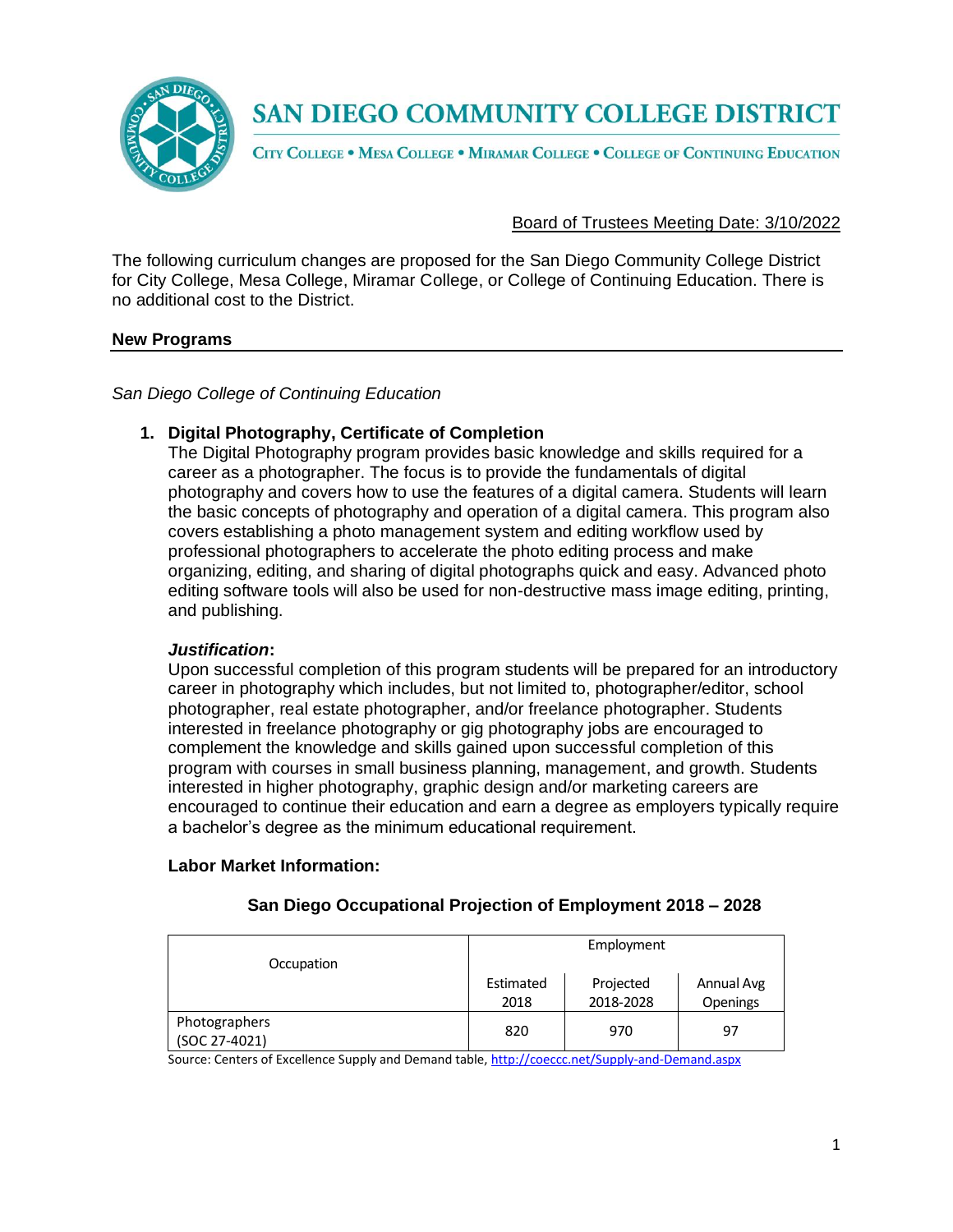

CITY COLLEGE . MESA COLLEGE . MIRAMAR COLLEGE . COLLEGE OF CONTINUING EDUCATION

## **Program Revisions**

*San Diego College of Continuing Education*

**1. Baking and Pastry Arts I, Certificate of Completion**

**Changes** 

i. Increase total units from 225 to 270

## **Labor Market Information:**

## **San Diego Occupational Projection of Employment 2018 – 2028**

| Occupation           | Employment |           |                 |
|----------------------|------------|-----------|-----------------|
|                      | Estimated  | Projected | Annual Avg      |
|                      |            |           |                 |
|                      | 2018       | 2018-2028 | <b>Openings</b> |
| Chefs and Head Cooks |            |           |                 |
| (SOC 35-1011)        | 1,380      | 2,040     | 204             |

Source: Centers of Excellence Supply and Demand table, <http://coeccc.net/Supply-and-Demand.aspx>

## **2. Baking and Pastry Arts II, Certificate of Completion**

**Changes** 

i. Increase total units from 225 to 270

#### **Labor Market Information:**

#### **San Diego Occupational Projection of Employment 2018 – 2028**

| Occupation                                   | Employment        |                        |                               |
|----------------------------------------------|-------------------|------------------------|-------------------------------|
|                                              | Estimated<br>2018 | Projected<br>2018-2028 | Annual Avg<br><b>Openings</b> |
| <b>Chefs and Head Cooks</b><br>(SOC 35-1011) | 1,380             | 2,040                  | 204                           |

Source: Centers of Excellence Supply and Demand table, <http://coeccc.net/Supply-and-Demand.aspx>

#### **3. Personal Care Assistant/Caregiver, Certificate of Completion**

#### **Changes**

i. Decrease total units from 200 to 180

#### **Labor Market Information:**

## **San Diego Occupational Projection of Employment 2018 – 2028**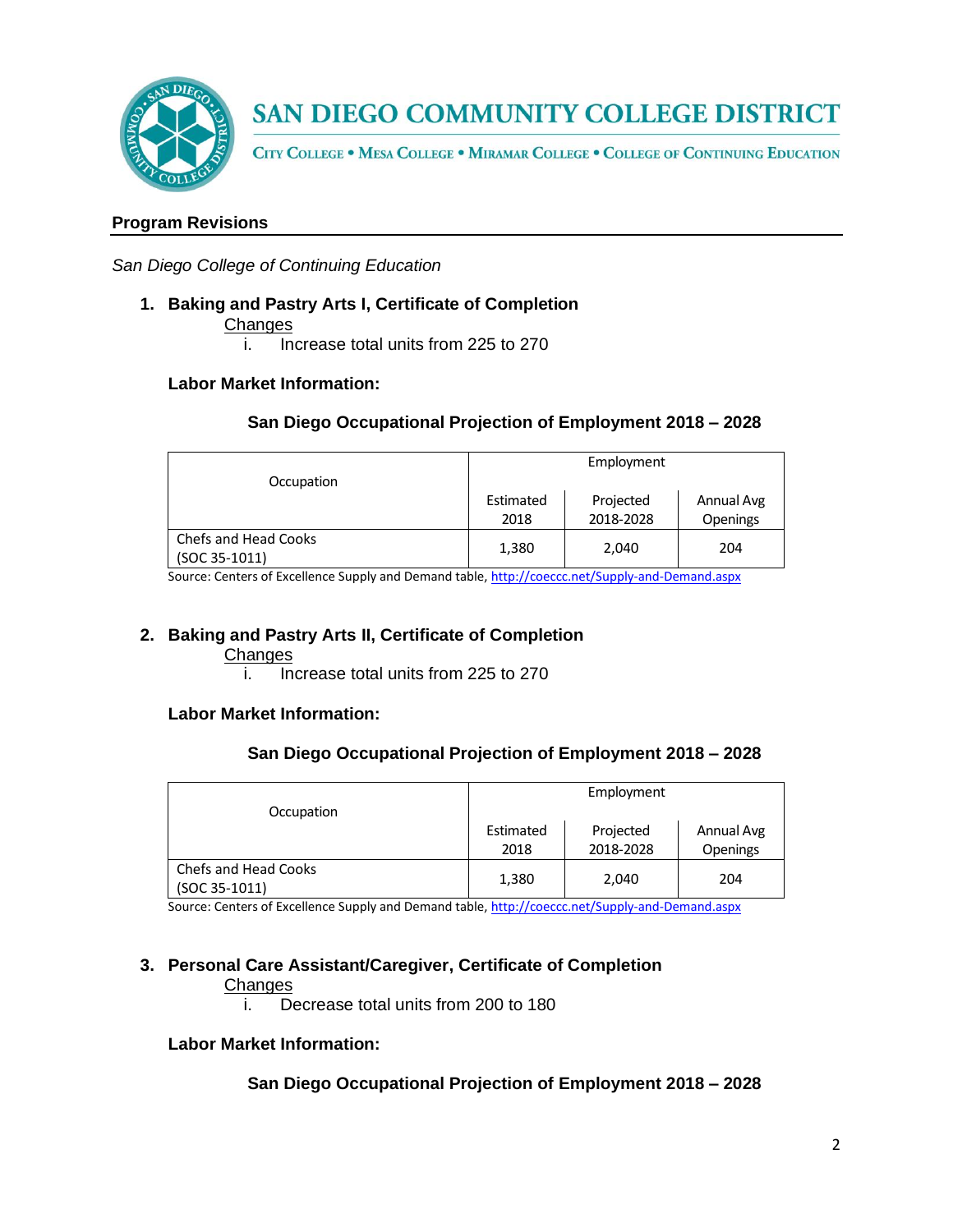

CITY COLLEGE . MESA COLLEGE . MIRAMAR COLLEGE . COLLEGE OF CONTINUING EDUCATION

| Occupation                                             | Employment        |                        |                               |
|--------------------------------------------------------|-------------------|------------------------|-------------------------------|
|                                                        | Estimated<br>2018 | Projected<br>2018-2028 | Annual Avg<br><b>Openings</b> |
| Healthcare Support Workers, All Other<br>(SOC 31-9099) | 1,920             | 2,380                  | 238                           |

Source: Centers of Excellence Supply and Demand table, <http://coeccc.net/Supply-and-Demand.aspx>